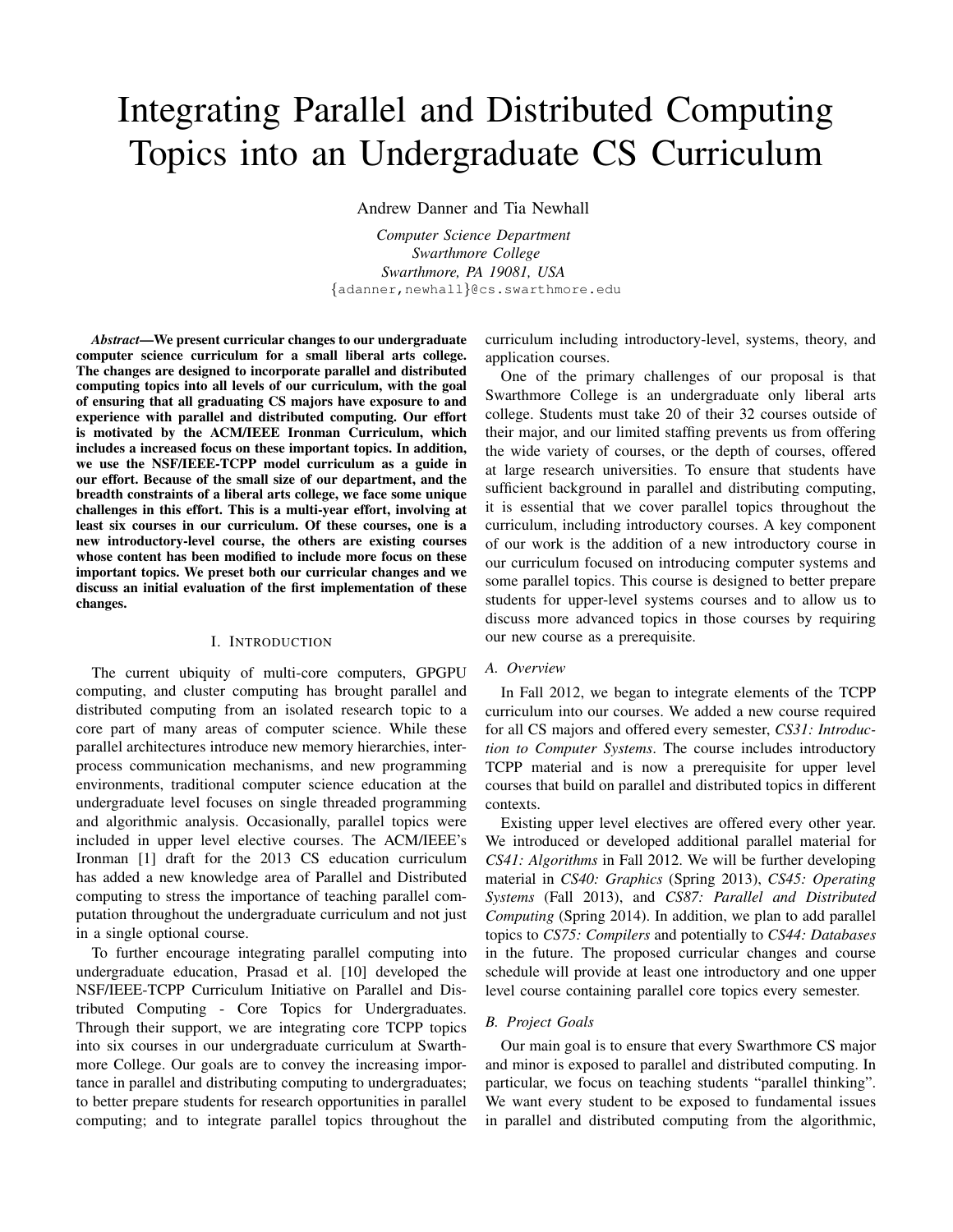systems, architecture, and programming perspectives. Students should also develop skills to analyze and problem solve in parallel and distributed environments.

In addition to our primary goal, we also want to increase opportunities for students to participate in parallel and distributed research projects. We plan to share course materials that we develop such as lectures, lab assignments, and syllabi, with colleagues at other CS departments who are interested in adding parallel content to similar courses.

In the rest of this paper, we provide a brief background of our department and highlight recent curricular changes in Section II. Next, we describe changes made to our Fall 2012 courses and proposed changes to future courses in Section III. Finally, in Section IV we provide initial evaluation of our changes to our Fall 2012 course.

## II. SWARTHMORE BACKGROUND

Swarthmore is a small, elite liberal arts college. The Computer Science Department consists of five tenure track faculty and offers CS major and minor degrees. Because of our small size, we are not able to cover all areas of computer science. We provide a set of core introductory courses, and a set of upperlevel electives designed to provide some depth and breadth to students.

Our curriculum is based on several factors including the small size of our department, the expertise of our faculty, and the nature of a computer science curriculum in the context of a liberal arts college [8]. Our pedagogical methods include a mix of lectures, active in-class exercises, and labs. A large number of our graduates eventually go on to CS graduate school; for this reason, our curriculum includes a focus on preparing students for graduate study by providing them instruction and practice in reading and discussing CS research papers, in technical writing, in oral presentation, and in independent research projects. We offer seminar-style courses, much like graduate seminars, that are a mix of discussion and projects– designed to help prepare our students for graduate study and for summer research experiences.

The main goal of our curriculum is to increase proficiency in computational thinking and practice. We believe this will help both majors and non-majors in any further educational or career endeavor. We teach students to think like computer scientists by teaching algorithmic problem solving, by developing their analytical thinking skills, by teaching them the theoretical basis of our discipline, and by giving them practice applying the theory to solve real-world problems. We feel that by teaching our students how to learn CS, they master the tools necessary to adapt to our rapidly changing discipline.

# *A. Our Curriculum Prior to 2012*

Our most recent previous curriculum was last offered during the 2011-12 academic year, when we had only four tenure lines. It included three introductory-level courses: a CS1 course taught in Python; a CS2 course taught in C++; and a Machine Organization course with some C programming. Because of the constraints of being in a liberal arts setting, as well as constraints with how frequently we can offer upperlevel courses (typically once every two years for a given course), we cannot have a deep prerequisite structure. As a result, all of our upper-level courses only had CS1 and CS2 as prerequisites. After taking CS2, students needed to take one of Theory or Algorithms, one of Programming Languages or Compilers, our senior seminar course, and three upper-level electives. We also require two math courses beyond second semester Calculus.

Prior to our new curriculum, students were only exposed to systems topics and to parallel and distributed computing topics in upper-level electives. This meant that students could graduate with a CS major and have little to no systems background and no exposure to parallel or distributed computing topics.

### *B. Our New Curriculum*

Our previous introductory sequence prepared students well in algorithmic problem solving, programming, and algorithmic analysis, and thus prepared students well for about one half of our upper-level courses. However, we found that our students lack of computer systems background made them less well prepared for many of our upper-level courses in systems related areas and, as a result, we had to spend time in each of these courses teaching introductory systems material and C programming. It made these courses seem more difficult to the students new to this material, and repetitive to the students who had seen this material in other upper-level courses. It also meant that there was often advanced material we could not get to in these courses.

Our revised curriculum [3] is designed to ensure that all students have some basic computer systems background so they can be better prepared for all our upper-level courses. In Fall 2012, we added a new required introductory sequence course, CS31, that is an introduction to computer systems. This course replaces our machine organization course and is now a prerequisite to one half of our upper-level courses. CS31 also includes a focus on parallel systems and parallel computing.

We additionally reorganized our upper-level courses into three groups. Students must take at least one course in each group. This change increases breadth of our major and minor, and ensures that all students are exposed to some advanced systems and parallel and distributed computing topics. The groupings are as follows (courses requiring CS31 as a new prerequisite are starred):

- Group 1: Theory and Algorithms: Algorithms, Theory.
- Group 2: Systems: Networking\*, Databases\*, Operating Systems\*, Compilers\*, Parallel and Distributed Computing\*.
- Group 3: Applications: Graphics\*, AI, Natural Language Processing, Information Retrieval, BioInformatics, Software Engineering, Adaptive Robotics, Programming Languages.

Students take two additional upper level electives, including any from the three groups, and including Computer Architec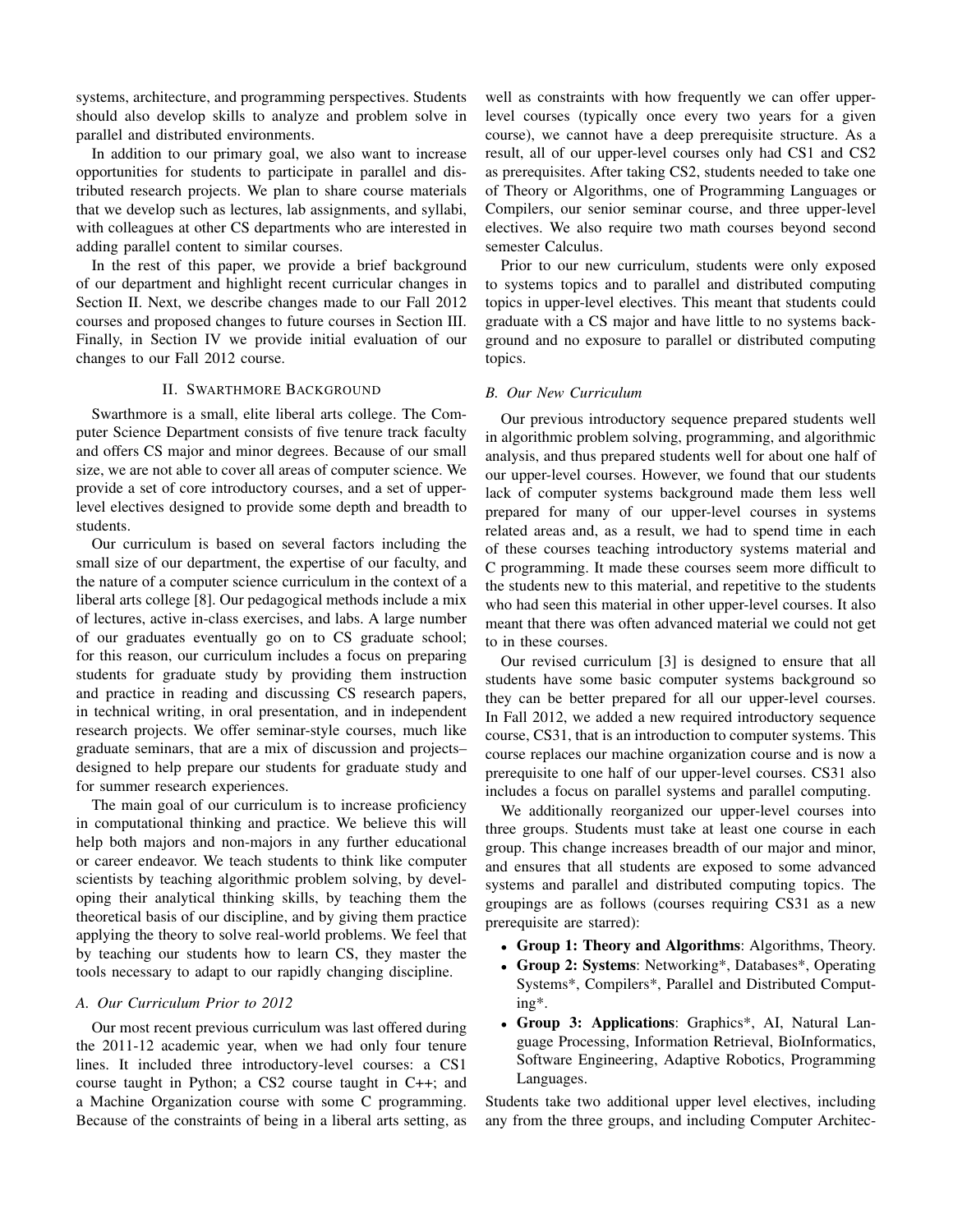ture, Mobile Robotics, or Vision, taught in the Engineering department.

# III. INCORPORATING THE NSF/IEEE-TCPP CURRICULUM

Our current curricular focus is to incorporate most of the NSF/IEEE-TCPP curriculum into our undergraduate CS curriculum and to re-structure major and minor requirements to ensure that every student has exposure to these important topics.

Our effort is a multi-year plan, involving at least six courses, one of which is new, the others are existing courses to which these topics will be added. This set of courses include the following (the first semester in which each will be taught within our new curriculum is listed):

- CS31: Introduction to Computer Systems, Fall 2012
- CS41: Algorithms, Fall 2012
- CS40: Graphics, Spring 2013
- CS45: Operating Systems, Fall 2013
- CS75: Compilers, Spring 2014
- CS87: Parallel and Distributed Computing, Spring 2014

In addition, we may introduce parallel and distributed computing topics in a new Databases course, which will first be offered in Spring 2014.

# *A. Details of our Affected Courses*

We discuss in detail the curricular changes to each of the six courses in which we are implementing the NSF/IEEE-TCPP curriculum. Two of the courses, Algorithms and Introduction to Computer Systems, were first taught in their new form in Fall 2012. The others will be taught in subsequent semesters.

CS31: Introduction to Computer Systems. CS31 is a new introductory course first offered in Fall 2012. It is required for all CS majors and minors. It is also a new prerequisite to many of our upper-level courses, providing students with appropriate background in systems, assembly, and parallel computing.

There are three main learning goals associated with this course: the first is to understand how a program goes from being expressed in a high-level parallel or sequential programming language to being executed on a computer; the second is to understand computer systems costs associated with program performance and to be able to evaluate trade-offs in system design; and the third is to understand parallel computing, including programming, algorithmic and systems issues, with a focus on shared memory parallelism and threaded programming. Secondary goals include: learning C, assembly, and Pthreads programming; learning debugging and debugging tools such as gdb and valgrind; designing and carrying out performance experiments; and working collaboratively in small groups.

The course is structured much like a vertical slice through the computer, starting from the building blocks of binary data representation and circuits, through how programs written in high-level languages are executed. We consider both sequential programs written in C and parallel programs running on multicore computers written using Pthreads.

The course includes an associated weekly lab section. These labs are used to teach students the programming tools necessary for carrying out the lab assignments, to provide practice on lecture content, and to help students with their lab work. The lab assignments provide student practice with practical application of the topics covered in lecture. Table I lists the labs assigned in our first offering of CS31, and includes learning goals associated with each assignment. We use the Bryant and O'Hallaron textbook [2] for the course. Two of the lab assignments used in CS31 came from these authors: the binary bomb and the Unix shell labs. In addition to being the CS31 textbook, we anticipate that it will serve as a useful reference for students in many of our upper-level courses. The web page for CS31 [5] includes more details including the weekly schedule with reading assignments, full lab assignments, weekly lab assignments, and links to programming resources and references.

CS31 includes many topics from the TCPP curriculum, with a focus on covering much of the minimal skill set. Topics covered span the Architecture, Programming and Algorithms topics from the TCPP curriculum. Table II lists the specific topics covered and a description of how they are covered in this class.

The course serves as a first introduction to machine organization, systems, and parallel architecture, systems and programming. There is a strong focus on analyzing problems from a systems perspective. For example, students use what they learn about the memory hierarchy to evaluate the performance of code based on its memory costs in addition to its algorithmic complexity. The course introduces experimentation and performance measurement and analysis at various levels, including applying performance metrics such as latency, bandwidth, I/O and synchronization costs, Amdahl's Law, space-time tradeoffs, locality, and speed-up. The focus on systems topics, including virtual memory, processes and threads, in combination with assembly programming, allows students to have a good background for understanding issues associated with shared memory and synchronization in threaded programs.

CS41: Algorithms. Our upper level algorithms course [6] explores fundamentals of algorithmic design and analysis, including formalizing an algorithmic statement of a problem from abstract descriptions, developing algorithmic solutions, proving correctness, and analyzing both runtime and space complexity. The course previously covered some TCPP topics including asymptotic analysis, time and space complexity, divide and conquer, and recursive techniques. In Fall 2012, we introduced two weeks of material to 43 students covering alternative computational models including parallel (PRAM, BSP/CILK) models, and the out-of-core (I/O-efficient) model. We used merge sort as a primary example revisiting the analysis of its complexity in the RAM, and out-of-core contexts, as well as discussing the work and span of parallel merge sort. We added core TCPP concepts including speedup, scalability, work, and span in the discussion of our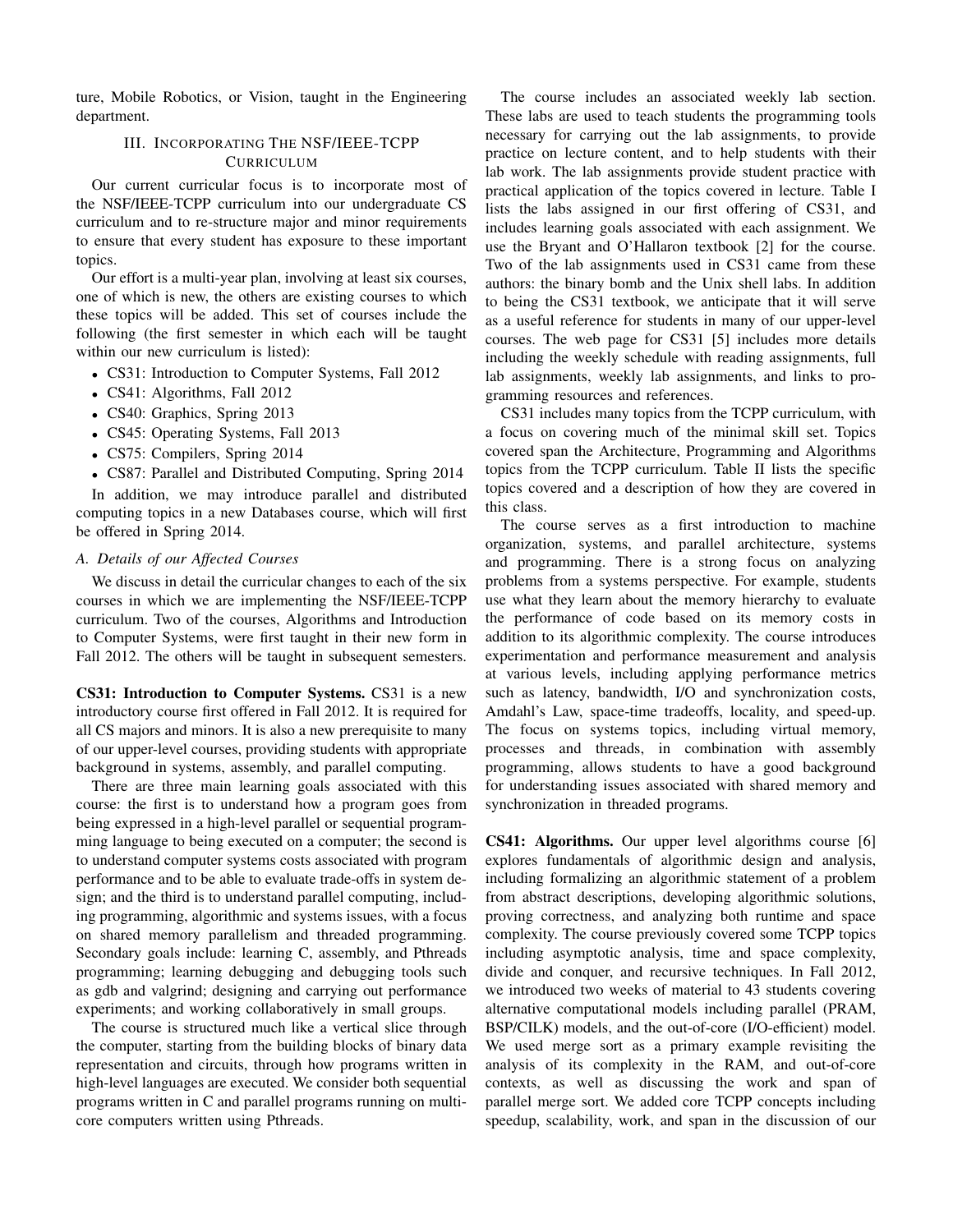| <b>ASSIGNMENT</b>                     | <b>TOPIC</b>                          | <b>GOALS</b>                                                 |  |
|---------------------------------------|---------------------------------------|--------------------------------------------------------------|--|
| Data Representation                   | Binary data representation,           | understand binary representation of different C types        |  |
|                                       | Binary arithmetic and operations      | Convert between hex, decimal, binary                         |  |
|                                       |                                       | Binary Arithmetic and bit-wise operations, overflow          |  |
|                                       |                                       | Intro to C programming and gdb                               |  |
| Building an ALU                       | Digital Logic, Circuits,              | to build and test circuits from basic gates                  |  |
|                                       | Executing Machine code                | understand how machine code instrs are executed              |  |
| Bit compare, Bit vectors              | Bit-wise operations                   | writing assembly code                                        |  |
|                                       | Memory, Assembly Code                 | disassembling code in gdb                                    |  |
|                                       |                                       | understanding bit-wise operators and encodings               |  |
|                                       |                                       | C programming and debugging                                  |  |
| <b>Binary Bomb</b>                    | IA32 Assembly, The Stack              | reading and tracing IA32 assembly                            |  |
|                                       | Scope, Functions                      | understanding C to IA32 translation                          |  |
|                                       |                                       | practice with tools for examining binary files               |  |
| Game of Life                          | C Programming, Timing Experiments     | understand dynamic memory, C pointers                        |  |
|                                       |                                       | writing and designing larger C programs                      |  |
|                                       |                                       | understanding memory layout of 2D arrays                     |  |
|                                       |                                       | learning how to add timing measurement to C code             |  |
| Python lists in C                     | C pointers, C structs,                | implementing and using C-style libraries                     |  |
|                                       | Low-level Memory                      | understanding memory storage layout of different C types     |  |
|                                       |                                       | C operations on memory (memory, void *, recasting, pointers) |  |
| Unix Shell                            | Processes, Unix Process Creation,     | understand how a Unix shell works                            |  |
|                                       | Signals, Race Conditions              | understand processes and the process hierarchy               |  |
|                                       |                                       | understand signals                                           |  |
|                                       |                                       | practice using fork, exec, signal handlers                   |  |
| Parallel Game of Life                 | Threads, Shared Memory Programming,   | understanding shared memory programming                      |  |
| Using Pthreads and                    | Synchronization, Scalability Analysis | understanding and solving synchronization problems           |  |
| <b>Experimental Scalability Study</b> |                                       | pthread programming experience                               |  |
|                                       |                                       | developing a parallel algorithm                              |  |
|                                       |                                       | designing and carrying out scalability experiments           |  |
|                                       |                                       | analyzing data, and explaining results in written report     |  |

TABLE I CS31 LAB ASSIGNMENTS.

| TABLE II                                         |  |
|--------------------------------------------------|--|
| NSF/IEEE-TCPP CURRICULAR TOPICS COVERED IN CS31. |  |

| <b>MAIN TOPIC</b>                   | <b>DETAILS</b>                                                   | PEDAGOGICAL METHODS        |
|-------------------------------------|------------------------------------------------------------------|----------------------------|
| The Memory Hierarchy                | Storage Circuits, RAM, Disk, Caching and Cache Organizations,    | Lecture, Lab Assignments   |
|                                     | Paging, Replacement Policies, Cache Coherence                    | Exams, Written Assignments |
| Multicore and Threads               | Architecture, Buses, Coherency, Explicit Parallelism,            | Lecture, Lab Assignments   |
|                                     | Threads and Threaded Programming                                 | Exams, Written Assignments |
| <b>Operating Systems</b>            | Overview, Goals, Processes, Threads, Synchronization Primitives, | Lecture, Lab Assignments   |
|                                     | (locks, semaphores), Virtual Memory, Efficiency                  | Exams, Written Assignments |
|                                     | Mechanism/Policy and Space/Time Trade-offs                       |                            |
| Parallel Algorithms and Programming | Shared Memory Programming, Threads, Synchronization,             | Lecture, Lab Assignments   |
|                                     | Deadlock, Race Conditions, Critical Sections, Producer-Consumer, | Exams, Written Assignments |
|                                     | Amdahl's Law, Scalability, Speed-up                              |                            |
| Other Topics Covered In-Depth       | Machine Organization Topics, Assembly programming, C to IA32,    | Lecture, Lab Assignments   |
|                                     | The Stack, Function Call Mechanics                               | Exams, Written Assignments |
| Other Topics Covered                | Distributed Computing, Message passing basics                    | Lecture                    |
|                                     | TCP-IP sockets, Pipelining, Super-scalar, Implicit parallelism   |                            |

| TABLE III                                        |  |
|--------------------------------------------------|--|
| NSF/IEEE-TCPP CURRICULAR TOPICS COVERED IN CS41. |  |

| <b>MAIN TOPIC</b>                              | <b>DETAILS</b>                                       | PEDAGOGICAL METHODS           |
|------------------------------------------------|------------------------------------------------------|-------------------------------|
| Parallel and Distributed Models and Complexity | Asymptotic Bounds, Time, Memory, Space, Scalability, | Lecture, Lab Exercises, Home- |
|                                                | PRAM, Task graphs, Work, Span                        | work. Exams                   |
| Algorithmic Paradigms                          | Divide and Conquer, Recursion, Scan, Blocking, Out-  | Lecture, Lab Exercises, Home- |
|                                                | of-Core (I/O-Efficient) Algorithms                   | work. Exams                   |
| Algorithmic Problems                           | Sorting, Selection, Matrix Computation               | Lecture, Lab Exercises, Exams |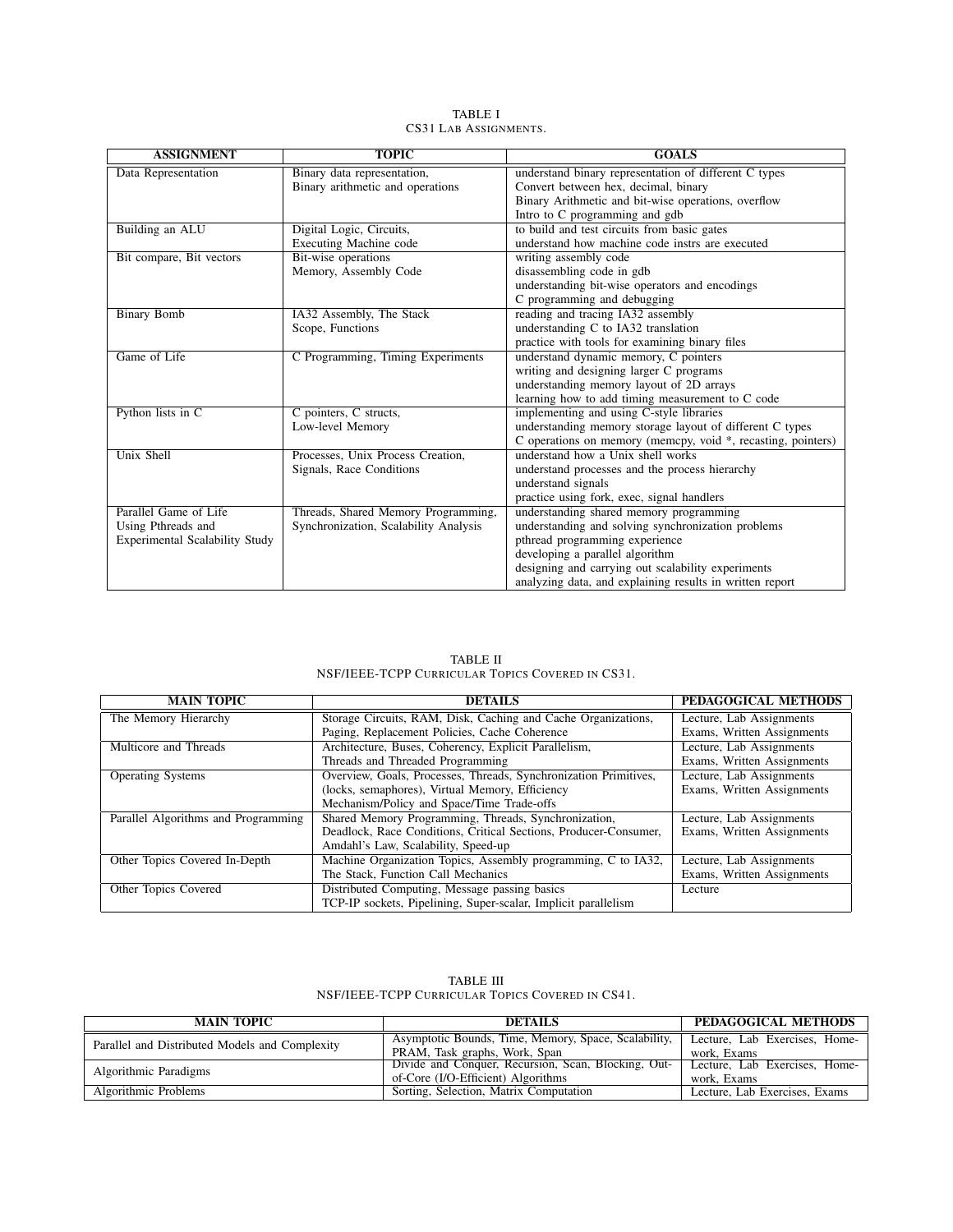analysis. A more detailed summary of topics is shown in Table III, and course materials including topics, lab exercises, and homework assignments are available on the publicly accessible course web page [6]. While the primary text for the course was Kleinberg and Tardos [7], we used the parallel material from Cormen et al. [4]. Students explored parallel algorithms in group lab exercises, and as part of their final exam.

CS40: Computer Graphics. The primary focus for the Graphics course is on data structures and algorithms for representing and rendering 3D models. We have gradually introduced parallel topics, primarily CUDA, into the course. In two weeks of instruction in Spring 2011 we provided a brief introduction into CUDA and covered TCPP core topics including SIMD and stream architectures, memory organization (CPU memory, GPU memory, shared memory), hybrid computing, GPU threads, synchronization, scheduling on CUDA GPUs, data layout, and speedups. Practical examples and assignments explored both graphics and general purpose applications, including parallel reductions on large arrays.

In Spring 2013, we plan to further develop these topics, possibly expanding into a third week of coverage. By redesigning some of the introductory material and introducing programmable shaders from the start of the course, students can begin to understand GPU programming well before we begin a full discussion of GPGPU programming using CUDA. This will allow us to better integrate TCPP topics without sacrificing more traditional core material.

Furthermore, making CS31 a prerequisite to CS40 allows us to skip some introductory parallel concepts in graphics, and explore more advanced CUDA topics. As parallel concepts become more commonplace throughout the curriculum, we may be able to offer a large multi-week project in which students develop a hybrid MPI/CUDA ray tracer to run on GPU clusters.

CS45: Operating Systems. CS45 covers a fairly standard undergraduate OS curriculum, including processes, threads, synchronization, memory management, file systems, I/O, protection and security and an introduction to distributed systems. The course strives to have a good balance of theory and practice. It includes a strong focus on analyzing performance based on systems costs, trade-offs in system design, layered design, and the separation of mechanism and policy.

Prior to CS31 being added to our curriculum, CS45 also provided an introduction to C programming and to C programming tools, to computer architecture, and to Unix utilities. With the addition of CS31 as a new prerequisite to CS45, we will be able to cover more advanced operating systems topics in OS. In particular to the NSF/IEEE-TCPP Curriculum, we will add more coverage of distributed systems, distributed file systems, networking and security. In addition, because students will have experience with Pthread programming, there may be an opportunity to have students implement and test some of the complicated synchronization problems that they solve in OS, but have only evaluated as written problems in the past.

CS87: Parallel and Distributed Computing. We first added CS87 to our curriculum in Spring 2010, and offered it a second time in Spring 2012. This course is a broad survey of parallel and distributed computing topics. CS87 includes both lecture and in-class discussion of CS research papers. The course includes many short lab assignments in the first half of the semester to give students practice using different parallel and distributed programing languages and paradigms. These have included Pthreads, MPI, OpenMP, C socket client-server, CUDA, and practice using XSEDE [9] resources for MPI and hybrid MPI-CUDA programming. The short labs are designed to teach students tools for carrying out independent course projects during the second half of the course. The course is about 1/3 systems topics, 1/3 programming languages, and 1/3 algorithms. There is an emphasis on paper reading, writing, oral presentation, experimentation, and researching, proposing, and carrying out an independent project.

The course covers many of the TCPP topics in all four Areas. Topics covered in the most recent offering include: the memory hierarchy, pipelining, multi-core, SMPs, false sharing, vector processors, GPUs, MPPs, clusters, grid, P2P, cloud computing, SIMD, MIMD, data parallel, client-server, distributed memory, shared memory, threads, synchronization, MPI, CUDA, OpenMP, Map-Reduce, hybrid CPU-GPU-MPI programming, messaging communication, parallel programming patterns, parallel reduce and scan, trade-offs, speedup, scalability, dependencies, time, power, parallel algorithms, fault tolerance, distributed file systems, distributed shared memory, security, and networking.

Because students have a wide range of systems background entering this course, we have had to provide instruction in basic systems, architecture and C programming. With the addition of CS31 as a new prerequisite to CS87, we will be able to assume that all students have background in computer architecture, operating systems, C programming, shared memory systems and programming, threads, and synchronization as well as practice applying a systems perspective to performance analysis. With this background, much of the introductory material in CS87 can be replaced with more advanced parallel and distributed computing topics. This will allow for increasing both the breadth and depth of coverage of these two fields. It will also allow for at least one additional parallel or distributed short lab to replace a C warm-up lab that was necessary prior to CS31 being a prerequisite. Most likely the additional lab will involve using Hadoop.

CS75: Compilers. CS75 covers a fairly standard undergraduate compilers curriculum, including detailed coverage of parts of the front-end and back-end of a compiler. Students implement a compiler for most of the C programming language over the course of the semester, implementing a lexical analyzer, parser, and a code generator with some optimizations, in a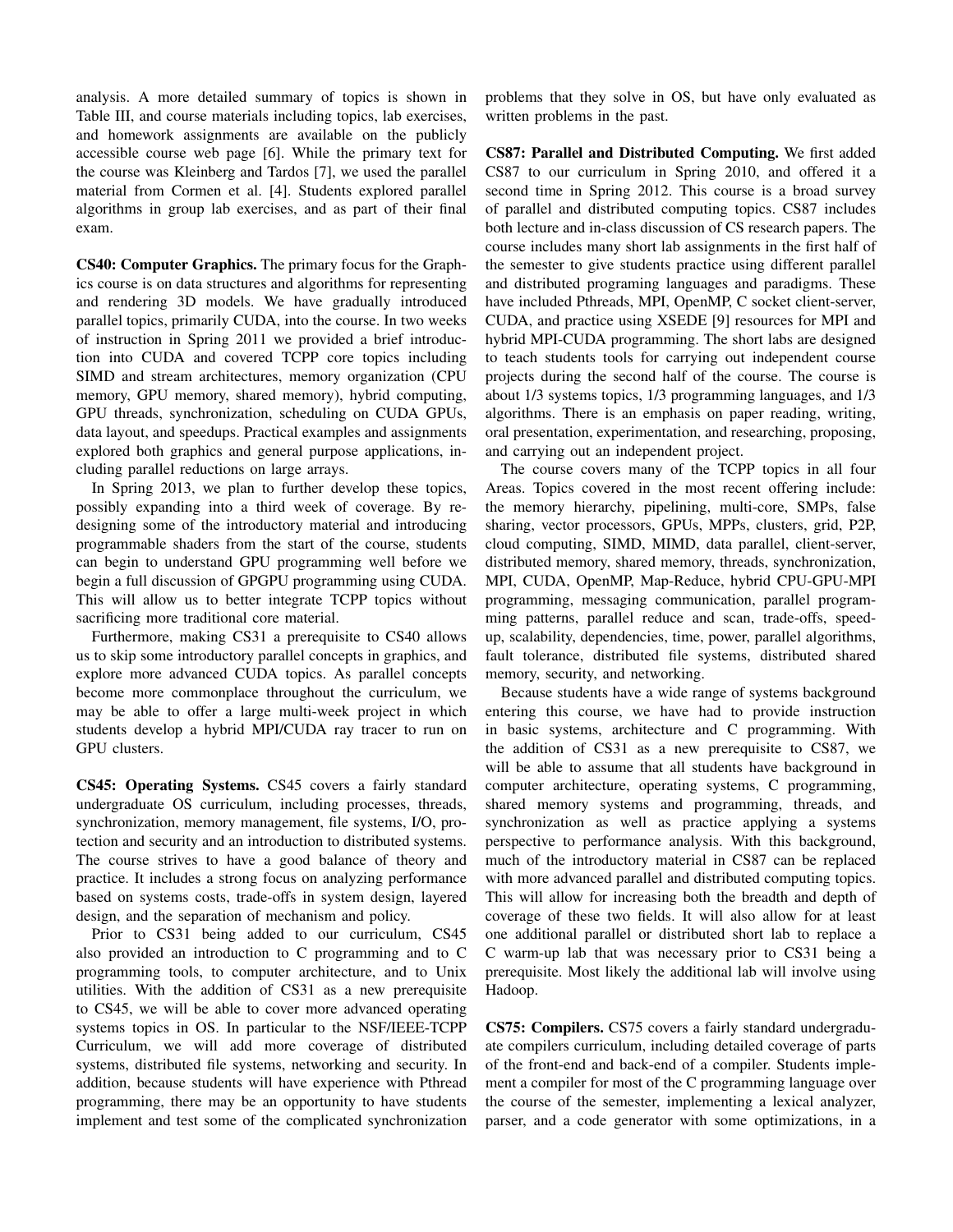multi-part semester-long project.

Prior to CS31 being added to our curriculum, CS75 also served as an introduction to C programming and C and Unix programming tools, an introduction to computer architecture, and and introduction to assembly language and assembly language programming. With the addition of CS31 as a new prerequisite to CS75, our students will come in with extensive background in C and IA32 assembly, stack and function call implementation, and a strong understanding of scope. This will enable us to expand the content on compiler optimization and on advanced topics. In particular to the TCPP effort, we will add content about optimization for super-scalar, multi-core and SMP systems, and we can discuss techniques for solving false-sharing issues. We may also include some coverage of just-in-time and dynamic compilation, and compilation issues for general purpose GPU computing.

CS44: Databases. With our new tenure hire in Fall 2012, we will be adding Databases to our set of regularly offered upperlevel courses. The course will be taught with a heavy focus on the systems side of databases. Although not originally included as part of our TCPP Early Adaptor effort, we expect that this course will include some coverage of parallel and distributed database systems, potentially including coverage of parallel join algorithms, distributed transactions, and distributed hash tables.

## IV. INITIAL EVALUATION

Our primary evaluation goals for this project are to assess how well we integrate TCPP topics across the curriculum and how our modifications influence student ability to think effectively using parallel concepts. Immediate assessment of individual courses is done through lab assignments, exams, and end-of-course surveys. However, we are particularly interested in how topics introduced in CS31 prepare students for upper level courses that explore advanced parallel topics. Naturally, as we introduce topics across multiple courses and phase in the prerequisite of CS31, there will be some redundancy and repetition across upper level courses. We plan to evaluate and identify these common topics and consider them for inclusion in later iterations of CS31.

Ideally, we would like students to apply knowledge of parallel topics to other courses in the curriculum which do not necessarily emphasize TCPP core topics. Spring 2013 presents an opportunity to evaluate how topics in CS31 and CS41 (Algorithms) are retained and applied, as there will likely be some students in CS40 (Graphics) who have had one or both of these courses in the previous semester. Since CS31 will be a prerequisite for Graphics, but not for Algorithms, we plan to assess the level of overlap in topic coverage amongst these courses and potentially adjust the coverage in future iterations of these courses.

As we coalesce common TCPP core topics from upper level courses in CS31, there may be opportunities to move smaller,

simpler elements of parallel programming into other introductory level courses, including our CS1 and CS2 equivalent courses that currently do not emphasize parallel concepts.

## *A. Evaluation of CS41: Algorithms*

Adding parallel topics to CS41 was a success from the perspective of both faculty and students. An end of course evaluation specifically asked students to comment on alternate models of computation including the I/O model and parallel models. Feedback was generally positive and several students commented on how these models seem more applicable to current computational problems. Two students mentioned that studying alternate models of computation was one of their most favorite parts of the course, while no one listed parallel models as their least favorite (the overall least favorite topics were NP Completeness, solving recurrences, and writing proofs, all features that are likely not going away in an Algorithms course). Several students mentioned that the material on I/O-efficient and parallel algorithms was covered too quickly, or that they wished there was more coverage of parallel algorithms.

From the faculty perspective, the new parallel material fit naturally in the course syllabus, and the introduction of alternate models after completing sections on divide and conquer and solving recurrences made for a smooth transition from traditional to parallel material. The use of merge sort as a unifying algorithm helped students make connections between the multiple models of computation. To address concerns that the material was covered too quickly or that there was not enough parallel material, it may be beneficial to skip coverage of the I/O-model and introduce additional examples in a parallel model and add homework problems on parallel algorithms instead of only covering the topics in lecture and lab sessions. Overall, integrating parallel topics into an undergraduate algorithms course was successful and something we plan to expand in future offerings of CS41.

# *B. Evaluation of CS31: Introduction to Computer Systems*

Based on faculty assessments and student course evaluations, our overall assessment of the first offering of CS31 is that it was very successful in meeting its goals. Comments from student course evaluations helped to reinforce our faculty's evaluation of the courses. In particular, in student answers to a very open-ended question on the course evaluation, we received numerous comments specifically mentioning course goals The question was stated as "How did this course contribute to your intellectual growth? Were you exposed to new concepts or new perspectives? Explain.". The following are just a few of the student comments that specifically mentioned CS31 learning goals:

- "I feel that I understand how a computer functions from the ground up".
- "I liked learning how to boost performance in terms of systems costs".